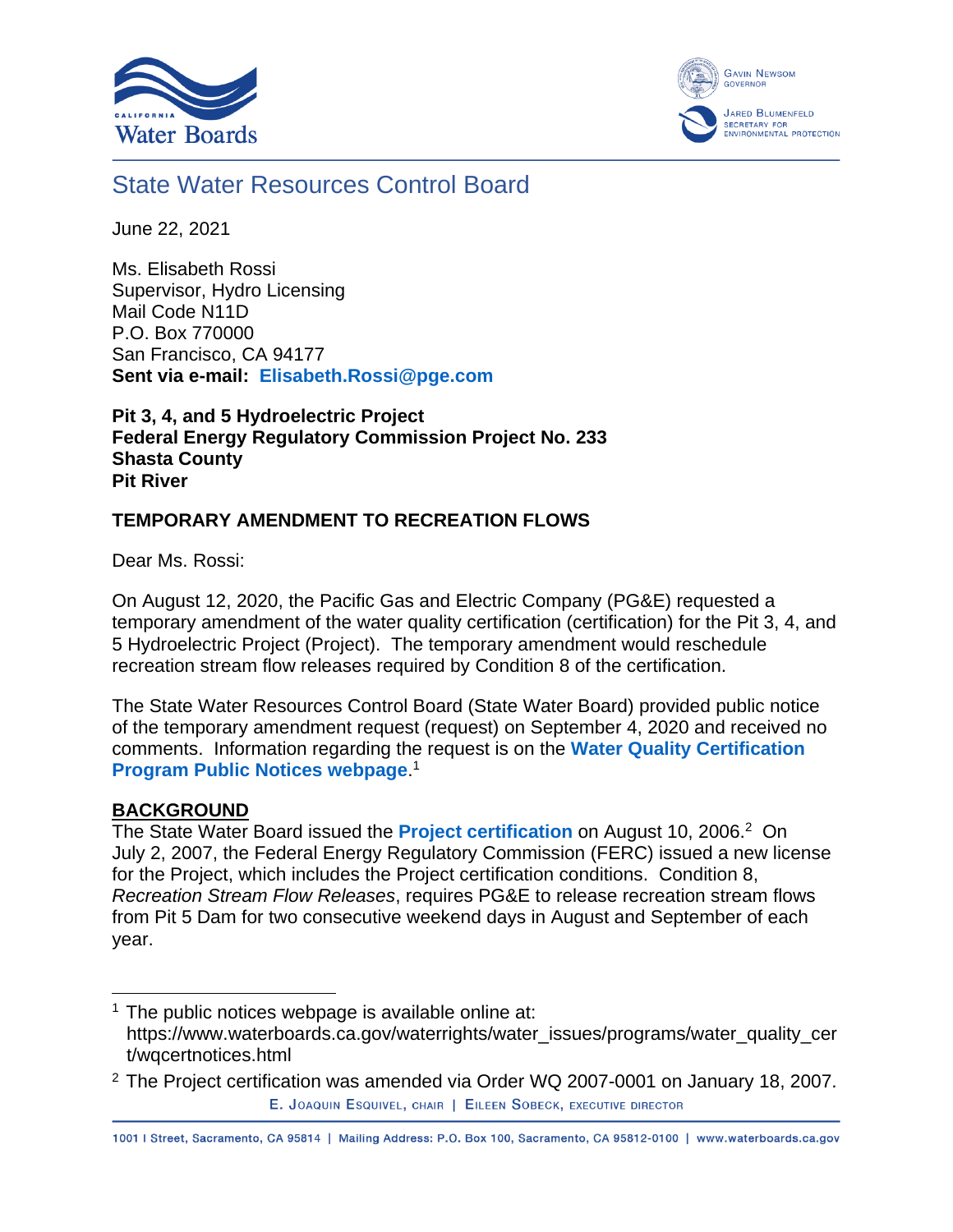To provide the required recreation stream flows (1,500 cubic feet per second [cfs] for August and 1,200 cfs for September), the Pit 5 Powerhouse must be offline. PG&E must obtain approval from the California Independent System Operator (CAISO) for any discretionary powerhouse outages; further, CAISO requires PG&E to make up for lost generation due to outages.

PG&E originally scheduled recreation stream flow releases for August 8-9, 2020, and September 12-13, 2020. PG&E submitted this schedule to CAISO on July 27, 2020. On July 28, 2020, CAISO denied PG&E's request to take the Pit 5 Powerhouse out of service for the August 2020 recreation stream flows because PG&E was unable to make up for the lost generation associated with the powerhouse outage. PG&E was unable to make up for the lost generation due to adjustments in PG&E's outage schedule related to the coronavirus (COVID) emergency and several unplanned and forced powerhouse outages.

PG&E consulted with the California Department of Fish and Wildlife, American Whitewater, and State Water Board staff to reschedule the August 2020 recreation stream flows. American Whitewater proposed October 17-18, 2020 and California Department of Fish and Wildlife concurred with these dates. PG&E notified State Water Board staff on September 29, 2020 that CAISO approved these dates.

## **CALIFORNIA ENVIRONMENTAL QUALITY ACT**

Issuance of a certification amendment is a discretionary action that requires the State Water Board to comply with the California Environmental Quality Act (CEQA). For this temporary amendment, and for the purpose of CEQA compliance, the State Water Board is the lead agency. On December 21, 2005, the State Water Board issued a Notice of Intent to Rely on Federal Environmental Impact Statement (FEIS) and on August 8, 2006, adopted final CEQA findings for the Project.

On October 29, 2013, PG&E filed with FERC protection, mitigation, and enhancement measures including a *Recreation Streamflow Releases* measure, which detailed recreation streamflow requirements and adaptive management measures that became the basis for certification Condition 8. The adaptive management component requires recreation stream flow releases in October if certain boater usage criteria are met. Since FERC's FEIS and the State Water Board's CEQA analysis evaluated the *Recreation Streamflow Releases* measure, and the recreation stream flows were rescheduled for October, no additional CEQA analysis is necessary.

The State Water Board will file a Notice of Determination with the Office of Planning and Research within five days of issuance of this temporary certification amendment. (Cal. Code Regs., title 14, § 15094.)

#### **CONDITIONAL APPROVAL**

The State Water Board finds the proposed temporary amendment to be protective of state water quality and to comply with water quality standards and other appropriate requirements of state law.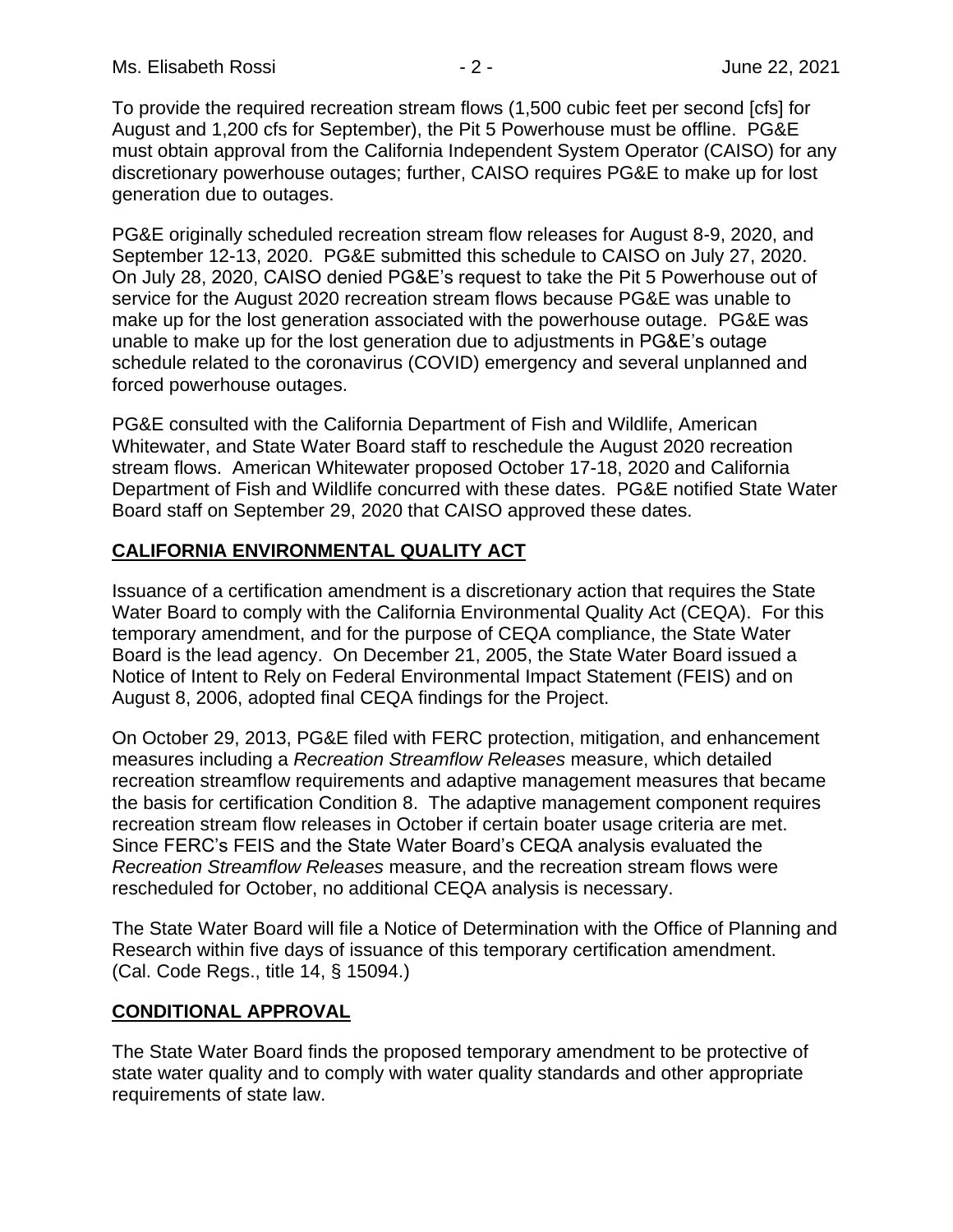The State Water Board hereby approves the temporary amendment of Condition 8 of the Project certification to reschedule the August 2020 recreation stream flows to October 17-18, 2020. This approval is granted with the following conditions:

- 1. This certification amendment is subject to modification or revocation upon administrative or judicial review, including review and amendment pursuant to California Water Code section 13330 and California Code of Regulations, title 23, division 3, chapter 28, article 6 (commencing with section 3867).
- 2. This certification amendment is not intended and shall not be construed to apply to any activity involving a hydroelectric facility and requiring a FERC license or an amendment to a FERC license unless the pertinent certification application was filed pursuant to California Code of Regulations, title 23, section 3855, subdivision (b) and that application specifically identified that a FERC license or amendment to a FERC license for a hydroelectric facility was being sought.
- 3. This certification amendment is conditioned upon total payment of any fee required under California Code of Regulations, title 23, division 3, chapter 28 and owed by the applicant.

All documents and other information that constitute the public record for this amendment will be maintained by the Division of Water Rights and are available for public review at the following address:

> State Water Resources Control Board Division of Water Rights 1001 I Street, Sacramento, CA 95814

Documents are available at this location by appointment only. Please email **[dwr@waterboards.ca.gov](mailto:dwr@waterboards.ca.gov)** to discuss options for document review.

If you have questions regarding this amendment please contact Savannah Downey, Project Manager, by email at **[Savannah.Downey@waterboards.ca.gov](mailto:Savannah.Downey@waterboards.ca.gov)**. Written correspondence should be directed to:

> State Water Resources Control Board Division of Water Rights – Water Quality Certification Program Attn: Savannah Downey P.O. Box 2000 Sacramento, CA 95812-2000

Sincerely,

Sobre

Eileen Sobeck Executive Director

cc: On next page.